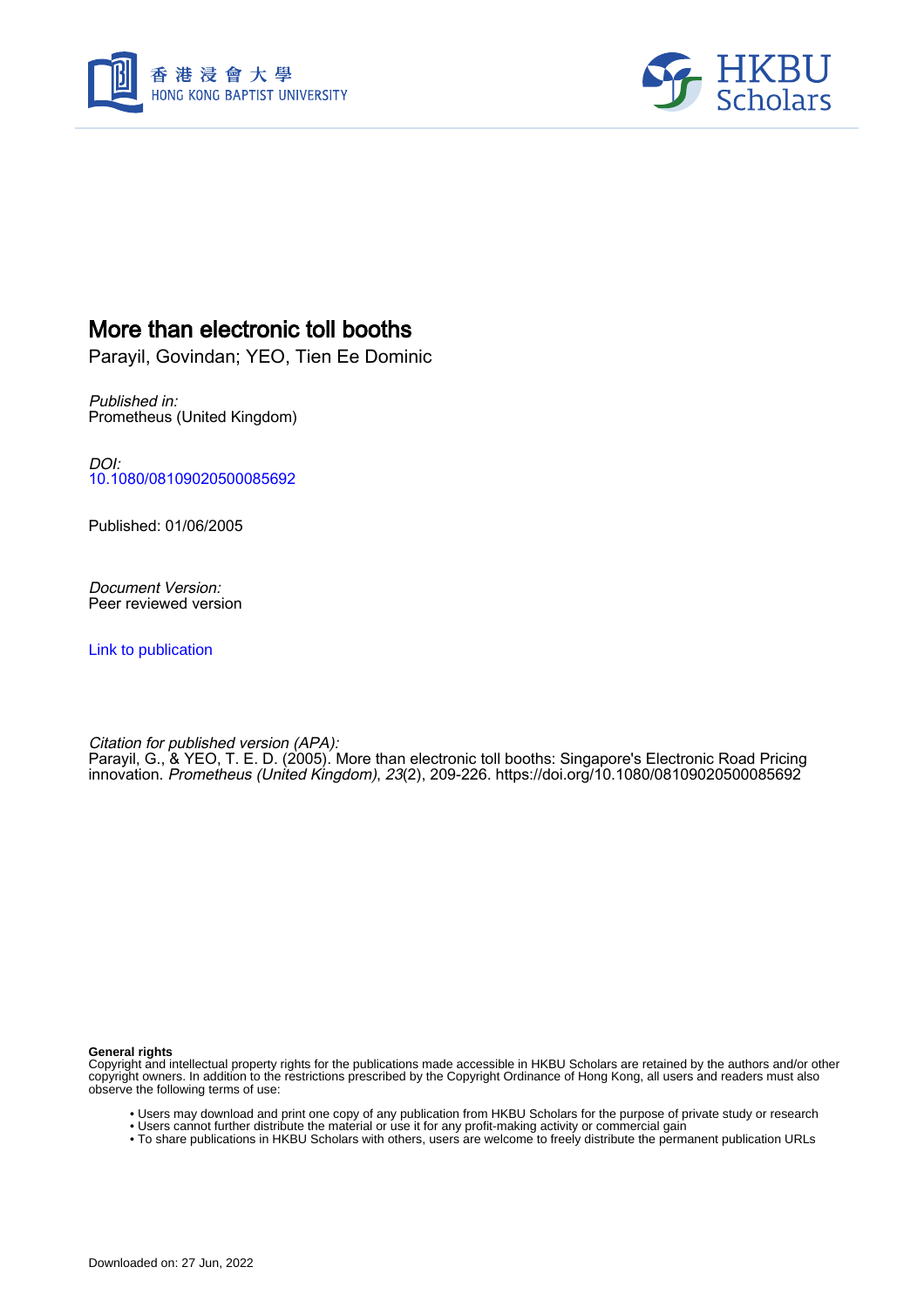# **More than Electronic Toll Booths: Singapore's Electronic Road Pricing Innovation**

## GOVINDAN PARAYIL & TIEN EE DOMINIC YEO

Abstract *This paper explores the dynamics of the Electronic Road Pricing (ERP) innovation in Singapore, tracing its implementation to subsequent diffusion to delineate the links between technology and society. The ERP system, introduced in 1998, is an elaborate and sophisticated toll collecting system using ICTs to regulate road usage. We use the actor–network theory (ANT) as a conceptual tool to analyse the dynamics of this innovation. Through a detailed examination of both human and non-human actors, we are able to analyse how interests of heterogeneous members of a societal network can be aligned to introduce a technological innovation. In the process, we have observed issues arising from the differential power relationship that exists between road users and government planners as well as the integration of the social and technical aspects of this emerging socio-technological system. As an emergent technology, the ERP innovation system reflects the social morphology of Singapore as it plays out its part in the making of this nascent nation.*

Keywords: Electronic Road Pricing (ERP); ICTs; technology and society; technological innovation; diffusion of innovation; actor–network theory

#### **Introduction**

A first time visitor to Singapore would be puzzled or perhaps dazzled by the array of gadgets in any taxi that he/she would normally take from the city state's modern and efficient international airport to his/her destination on the island. Taxies in Singapore have some of the most advanced electronic booking systems using global positioning system (GPS) transponders and information and communications technologies (ICTs), credit card fare collection facility and cellular phones. Also on top of the dashboard is a device for electronically paying tolls (without stopping or slowing down the vehicle) when the taxi passes through the Electronic Road Pricing (ERP) gantries erected on the congested roads and expressways in and around the city centre. Many states and cities use various types of toll collection systems to charge motorists for the use of particular roads, bridges, and tunnels.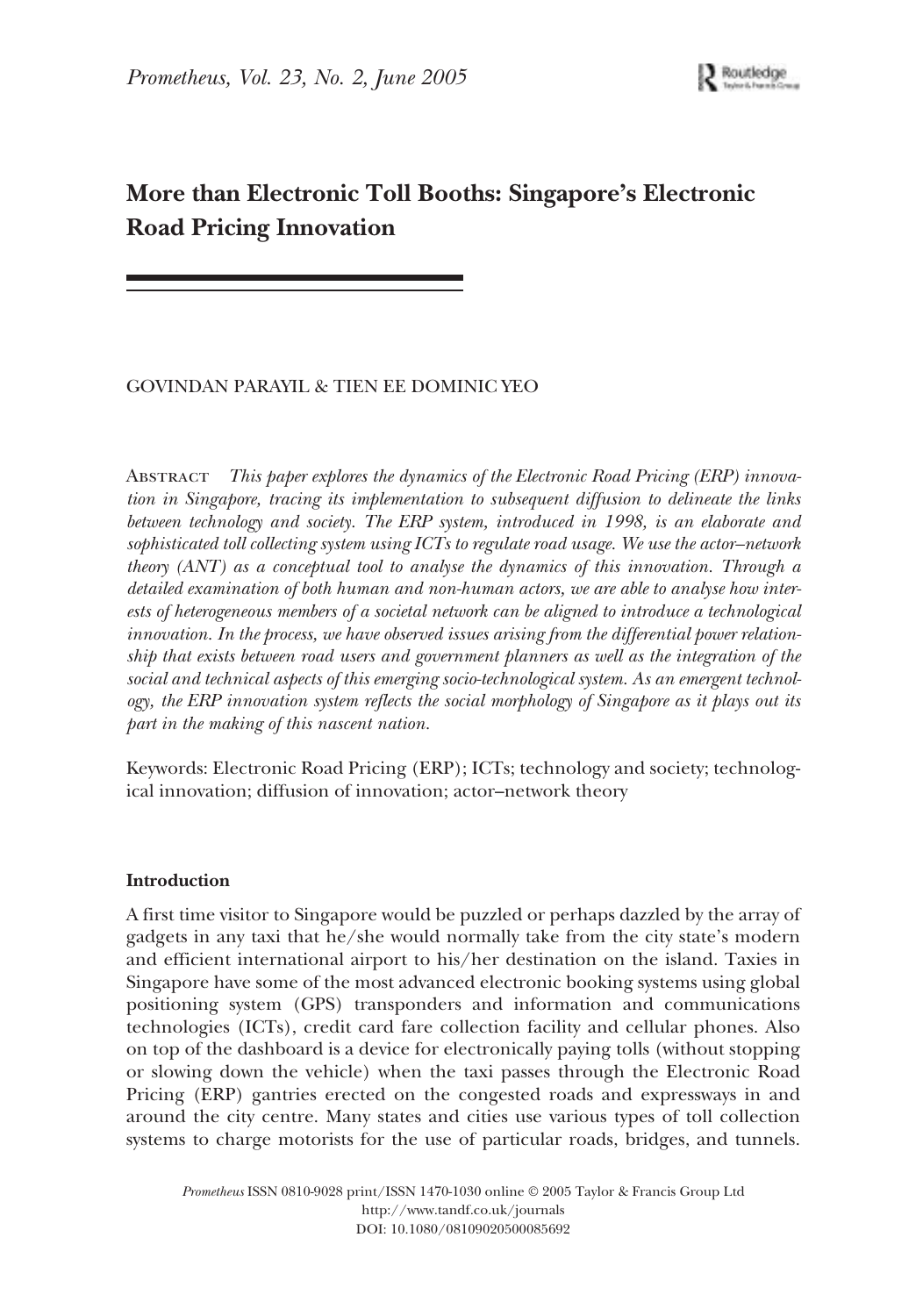London, for example, recently introduced a £5 daily 'congestion charge' to motorists who want to enter central London. London's partially automated road pricing has been touted as a great success by its mayor.<sup>1</sup> However, few are as fully automated and extensive as the Electronic Road Pricing (ERP) innovation system in Singapore, which is considered a great 'success' by its government.2

In this paper, we explore the links between technology and society through a detailed exposition of the development and diffusion of the ERP technological system in Singapore. To do so, we have chosen to examine a situation where an innovation was introduced to overcome existing problems within the transport system, which involves multiple agents—government, private automobile dealers, and a wide array of road users. We will adopt the constructivist framework of actor– network theory3 to show the 'seamless web'4 of social and technical actors and processes involved in the development and diffusion of this technological innovation. We use actor–network theory or ANT fully cognisant of its limitations.<sup>5</sup> We use it because unlike other theories ANT helps us to problematise the translation of the ERP technological system within the context of Singapore's communitarian political ideology. $6$  ANT helps us to reveal the often concealed instrumental rationality of large technological systems that the state uses to project its modern image. That is, the study of the diffusion of this innovation will help us unravel aspects of 'society in the making' in Singapore.7

The 'social choice'<sup>8</sup> in the development and diffusion of an innovation, especially one that is capital-intensive and highly expensive to develop and diffuse such as the ERP system, depends not only on its technical and functional excellence, but also on the differential power relationship between the various actors involved in its shaping. However, unlike the broad interpretative flexibility of technologies that Pinch and Bijker $^9$  attribute to the users, interpretative flexibility of large infrastructural innovations to the users is often limited to the rate of its adoption (such as rate of enrolment in the innovation network) and little else. Usual concerns like acceptability and adaptability of the innovation by the users tend to be pre-determined because of existing problems within the old system that is being addressed by the new innovation, and hence limited interpretative flexibility is available for the crucial stakeholders of the innovation—the users. The discreetly distributed political power embedded in various technological structures and artefacts<sup>10</sup> during their developmental life-cycle could often be obscured by the feeling on the part of users (of the technology) that they do have a choice and their enrolment in the innovation network (of the technology) is a voluntary act and a marker of their ability to vote with their dollars. This feeling is often misperceived as the freedom that users have in choosing the desired product or service in post-industrial societies that are in the throes of a paradigm shift in their economic mode from production to consumption. $^{11}$ 

The notion that users always enjoy immense power to shape innovation trajectories is contestable. In modern urban habitats where one has made a conscious decision to locate due to factors related to business or career, one would have little choice but to co-opt most urban innovations as a trade off she has to make in order to be in that urban social space. We will show that the ERP innovation system is one such case where the adopters have limited choice in shaping its technological trajectory. However, we will show instances of resistance shown by many adopters which include some flexibility to interpret the technology. Consequently, the ERP system renders itself as an interesting episode in social studies of technology. Also, as an 'emergent phenomenon'<sup>12</sup> the ERP system is more than a sum of its various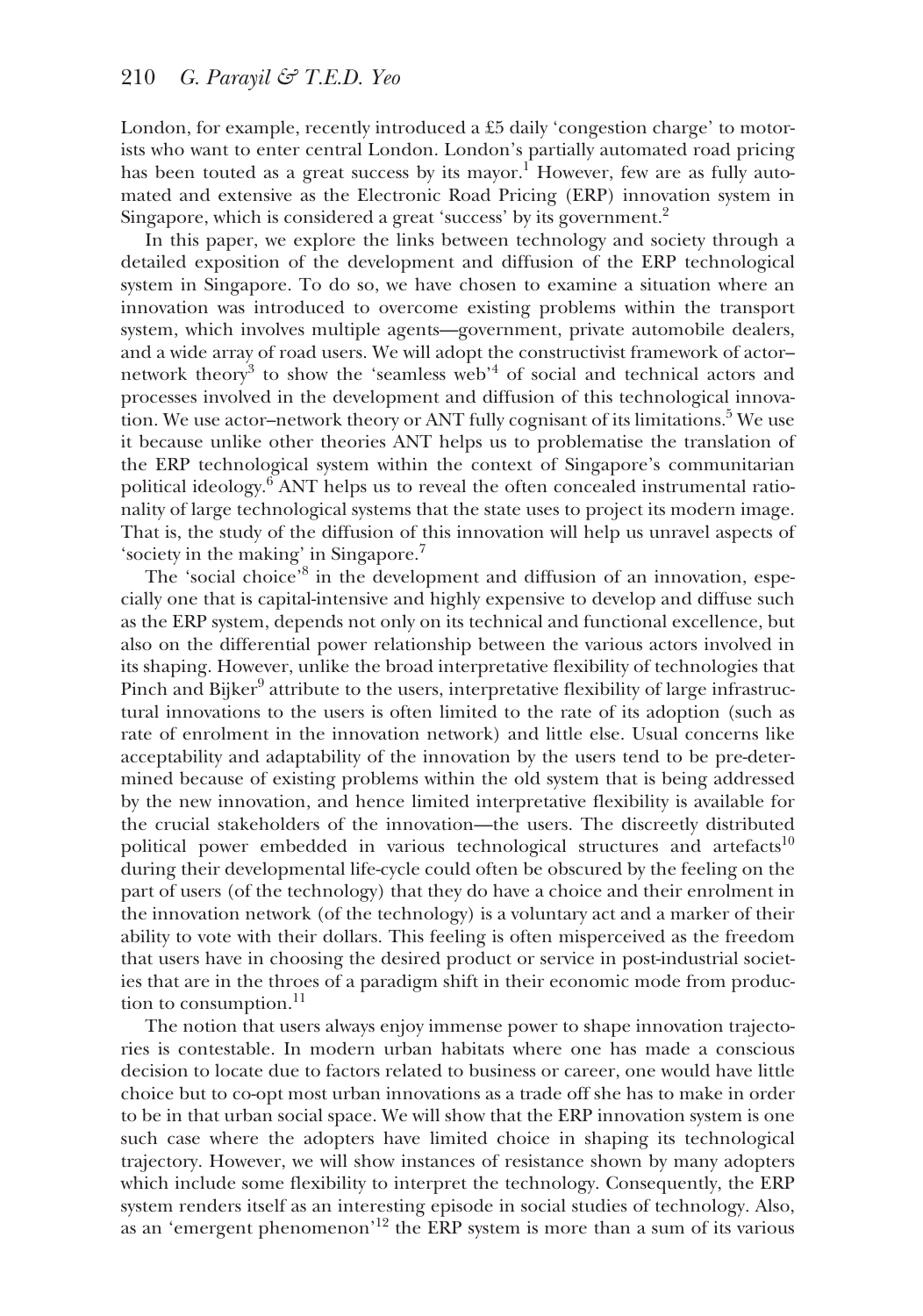elements. The ERP innovation system reflects the social morphology of Singapore as it plays out its part in the making of this nascent nation.

#### **Background to the Implementation of the ERP**

Singapore is a small island city state with a high population density. More than 4.6 million people live in a land area of 682.7 square kilometres.<sup>13</sup> Land has become, invariably, a scarce resource and the city state claims it could ill afford to allocate large parcels of land for roads and highways. As a result, the Singapore government through its agency, the Land Transport Authority (LTA), claims that it wants to allocate and utilise scarce road space more efficiently. This intention, in turn, seems to have translated into one of the most stringent restrictions on private ownership of cars in the world.

Road congestion is a negative externality that has social and economic costs.<sup>14</sup> Road congestion is like a queue and when queues form, economists argue, markets function less efficiently. Congestion leads to waste of time for road users, and economists calculate the value of time in terms of money. In Singapore, this concept forms the underlying rationale for solving road congestion, an epiphenomenon of rapid industrialisation and economic growth. The problem then becomes the most cost-effective means of placing a premium on time. In transport calculations, time is valued directly according to wages or indirectly using the opportunity cost that people seemingly place on their time. The latter is calculated by two techniques: revealed preference (when people's actual travel choices are analysed) and stated preference (when people are asked to give their opinion on hypothetical transport options). There arise important theoretical and practical problems with such calculations. Some argue that only the time involved in 'productive' trips (such as travelling to work or for business) should be considered or be given a higher value, devaluing other trips. Second, wages vary across social groups. For the implementation of road pricing, one questions the accuracy and usefulness of applying the national average hourly wage rate, since, mainly, vehicle drivers are directly involved. Third, if taxes and fringe benefits such as transport allowances were included, it would lead to a wide variation in the final figures.<sup>15</sup> It also does not take into account collective social values of time and how all activities, regardless of wage levels, interfere with each other. Hence such calculations are highly controversial.

Congestion can be curtailed by both supply-side (by expanding and improving road space) and by demand-side actions (by road pricing and regulation).<sup>16</sup> We have already noted that due to land scarcity, expanding road space (a supply-side option) is not an option for Singapore. Over the years, the over-riding policy of the Land Transport Authority (LTA) has been to limit car ownership through hefty fees on vehicle registration, taxes on fuel, road use fees and vehicle import taxes, and, most importantly, via the quota-based allocation of Certificate of Entitlement (COE) to own vehicles. The COE prices can be more than a third of the actual cost of a private car. A low-end Japanese-made car will cost, on average, about US\$40,000, one of the highest, if not the highest, in the world. However, due to the rising affluence of the society, the high costs of owning a vehicle alone have become insufficient to regulate congestion in the transport system in Singapore. As such, there has been a gradual shift of policy towards regulating usage, instead of just regulating ownership of cars. Thus the government through its agency the LTA uses road pricing to regulate key roads and expressways from congestion. According to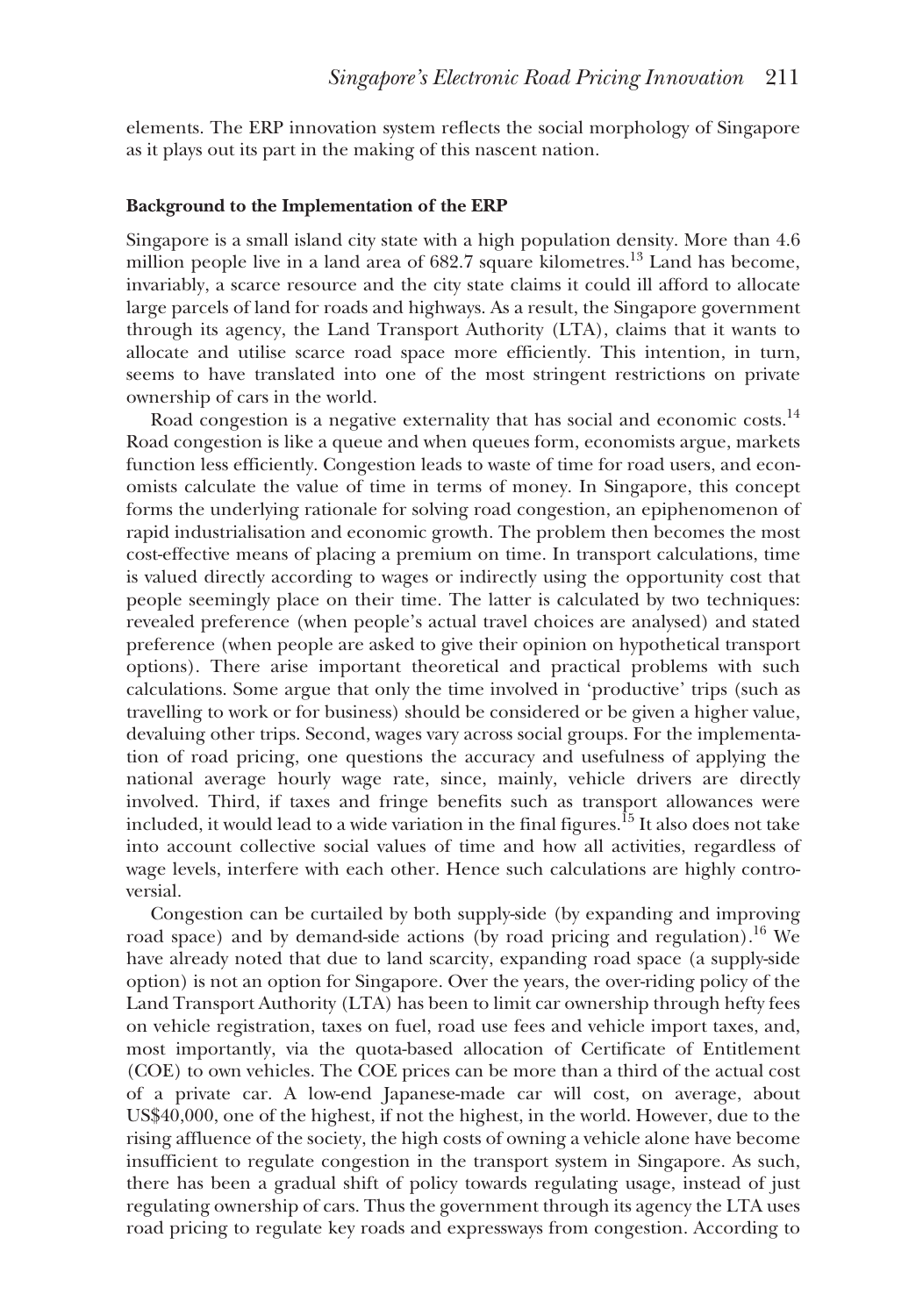the LTA, 'Once the cost of congestion becomes transparent, motorists will be better able to make more informed transport decisions'.<sup>17</sup> But to regulate the usage of roads, it is necessary to introduce a new innovation as existing technologies and systems were not equipped to handle such regulation in an efficient manner, especially on a wider scale when more private vehicles are on the road.

# **The Need for an Innovative System**

Road pricing is not novel to Singapore. As early as 1975, the government had introduced a manual road pricing system called the Area Licensing Scheme (ALS). Under the ALS, the most congested parts of the city were cordoned off and demarcated with overhead gantries at the entry points. Such overhead gantries served no technological detection purpose and were mere signposts. During a stipulated period of time, vehicles that entered the ALS zone had to purchase and display an area licence in the form of a paper disc pasted to their vehicle windscreen. The licences had to be purchased at specially erected sales booths and designated post offices and petrol stations prior to entering the zone. Security personnel were stationed at the entry points to monitor all passing vehicles and record the licence plate numbers of vehicles not displaying the paper discs. By the mid-1990s, the same concept was extended as the Road Pricing Scheme (RPS) to three expressways during morning peak hours and required separate licences.

There were three major problems with this manual road pricing system.

- 1. The ALS and RPS were labour-intensive and cumbersome to operate and enforce.
- 2. The manual system was inflexible and highly confusing to both enforcement officers and motorists. This was largely attributed to the different rates levied on different vehicle types and fluctuating rates between peak and off-peak hours.
- 3. The manual system was unable to control the number of repeat entries motorists could make into the restricted zone, reducing the deterrence effect of charging for road use.

Hence the search for an innovative alternative began when technologies for electronic toll collection emerged. Four types of technologies were initially considered for the ERP system.<sup>18</sup>

- 1. The first ERP technological system that was considered involved video cameras taking photographs of the licence plate numbers of the vehicles entering the restricted zone and then using an optical character recognition system to read the number plates and sending monthly bills to the owners of the vehicle.<sup>19</sup> This passive technology was not considered because of the problems related to billing and the high transaction cost involved in collecting tolls from errant owners of vehicles.
- 2. The second ERP system that was considered and dropped was a radio beacon system. It involved radio beacons placed at strategic locations within the restricted zones switching on an electronic in-vehicle unit (IU) in the vehicle and deducting the toll charge from a smartcard (cash card) inserted in the IU when the vehicle left the restricted zone. Enforcement was to be achieved by taking photographs of the licence plates of errant vehicles not using or not turning on the IUs. However, one serious problem with the system was whether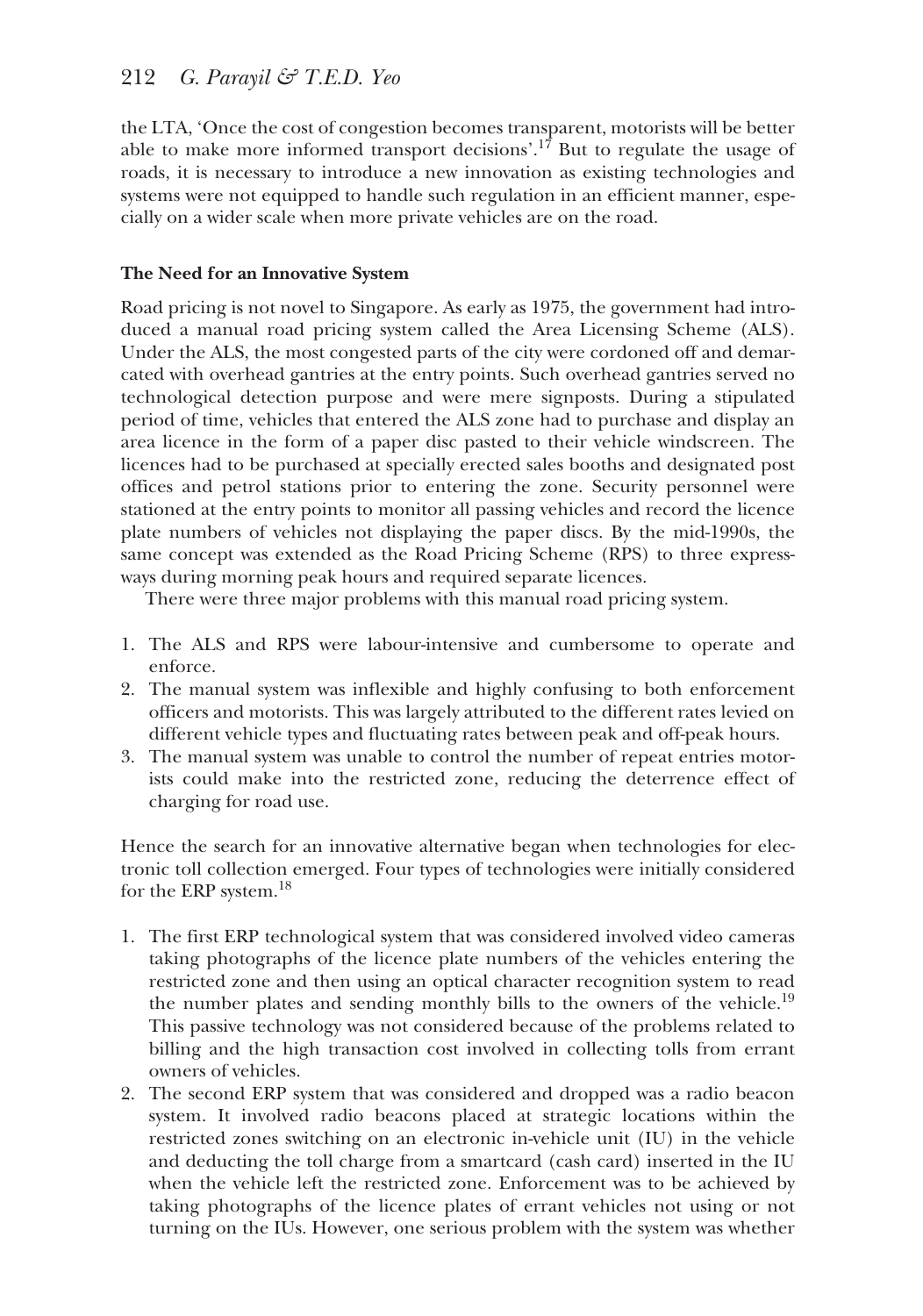the vehicle should be charged even when it was parked. Enforcement was also found to be difficult to reach 100%.

- 3. The third ERP system considered was to use global positioning system (GPS) technology and smartcard readers. It was to be similar in nature to the radio beacon system. When the system was mooted, the accuracy of convergence of GPS signals with the demarcated restricted zones was in doubt and hence not pursued further. However, the GPS system is being considered now, an issue taken up in the conclusion.
- 4. Finally, the ERP system that was adopted involved an overhead two gantry system erected at the entrance to the restricted zone. Details of this ERP system, that came into operation in 1998, are presented below.

#### **How the ERP System Works**

The LTA stipulated that all motor vehicles (private as well as commercial) sold in Singapore must have an In-vehicle Unit (IU) attached on the dashboard on the right side of the vehicle in front of the driver. The motorist first inserts a cash card into the IU which checks the health of the IU and the cash card. If everything is in order, there will be a short 'beep' sound and the cash balance of the cash card will be shown on the backlit LCD display of the IU for about 10 seconds. A green Light Emitting Diode (LED) will light up on the IU and remain lit until the cash card is removed. If the system is not working when the cash card is inserted into the IU, an 'Err' message appears on the IU display with a long 'beep' sound and a red LED will light up on the IU.

As the motorist drives the vehicle towards the ERP controlled point, which consists of two overhead ERP gantries, the first gantry recognises the presence of an IU and its vehicle class through a radio signal interface (see Figure 1 for a sketch of how the ERP system works). It will then instruct the IU to debit the cash card with an appropriate amount.<sup>20</sup> This amount is determined from a table of prevailing charges for the various classes of vehicles loaded into the outstation by the computer in the control centre. Between the first and second gantries, the IU debits this amount from the cash card. If the debiting is successful, the second gantry queries the IU and obtains a successful transaction confirmation. A short 'beep' sound is produced and the new cash card balance is displayed on the IU for 10 seconds. If the IU is unable to deduct the amount due to an error in the system or no cash card (or an invalid card) inserted or insufficient balance on the cash card to meet the amount, a long 'beep' sound is produced and the red LED on the IU lights up, displaying an 'Err' message. Meanwhile, the vehicle presence detector (located at the overhead ERP gantries) senses the passage of the vehicle. The antennae at the two gantries, the vehicle presence detector and the IU along with the logic in the local controller (part of the overhead ERP gantries) decide whether a complete successful transaction has been made. In the case of a violation or error, the cameras on the rear of the first gantry will take a photograph of the rear licence plate of the vehicle involved.

A violation occurs when vehicles have no IU, no cash card or an insufficient balance on the cash card to meet the ERP charge. Errors occur when there is a faulty IU, insufficient power supply from the vehicle battery to the IU, faulty cash card and partial communications between the IU and the antennae.

When a photograph is taken, the system attaches information on why it was taken, so that technical errors and violations are differentiated. Errors do not necessarily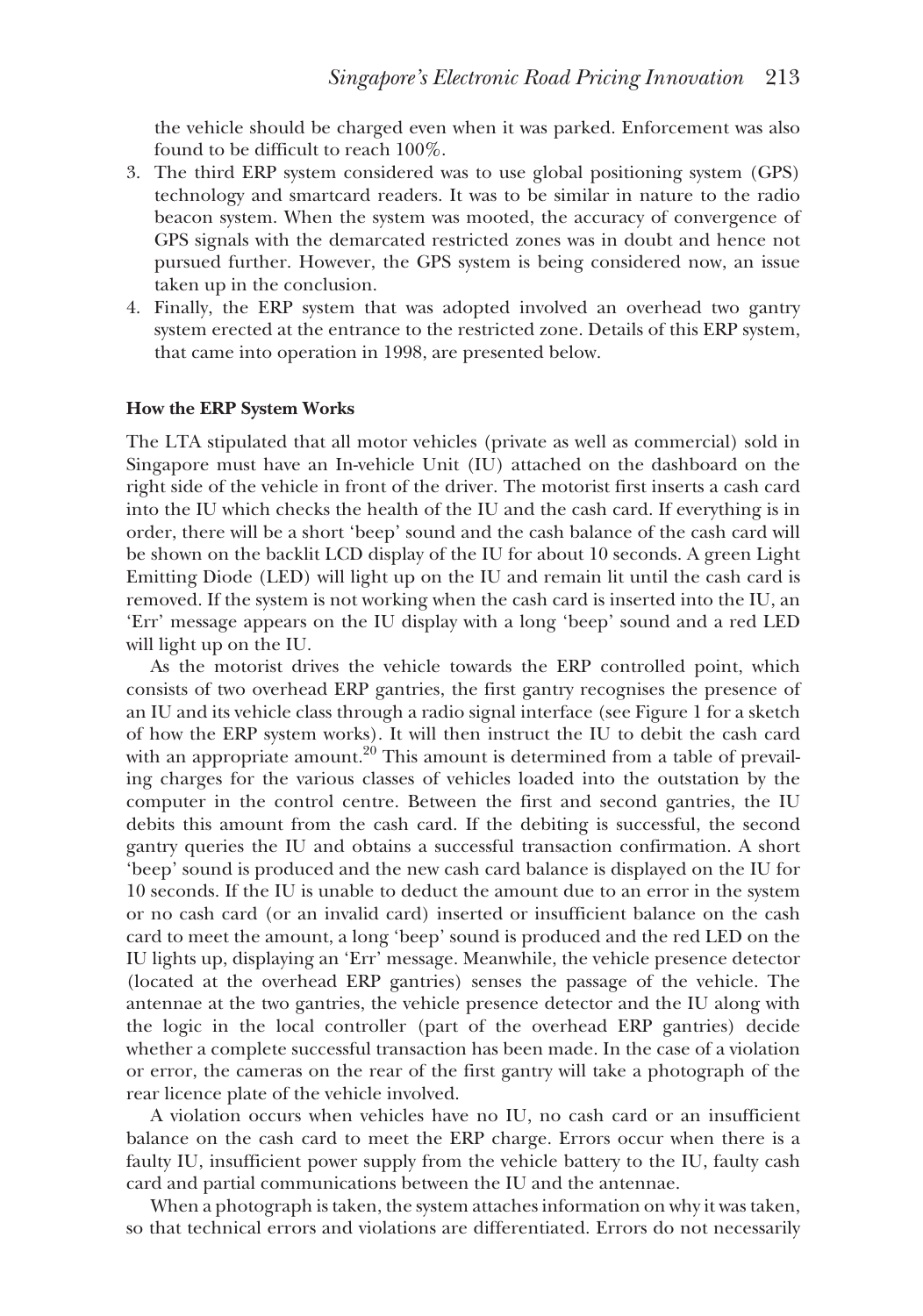

**Figure 1.** How the ERP system works (source: Menon and Chin, 1998)

result in prosecution of the motorist. The information from the outstations on successful transactions, violations and error records together with photographs are sent periodically to the control centre computers where violations are processed and penalty notifications are sent to the owners of the vehicles through the postal system. A separate control centre monitors the state of all outstation equipment.

# **In Search of a Theory of Innovation for ERP**

Having explained the rationale for the introduction of the ERP innovation and its modus operandi, our immediate task is to select a theoretical framework that can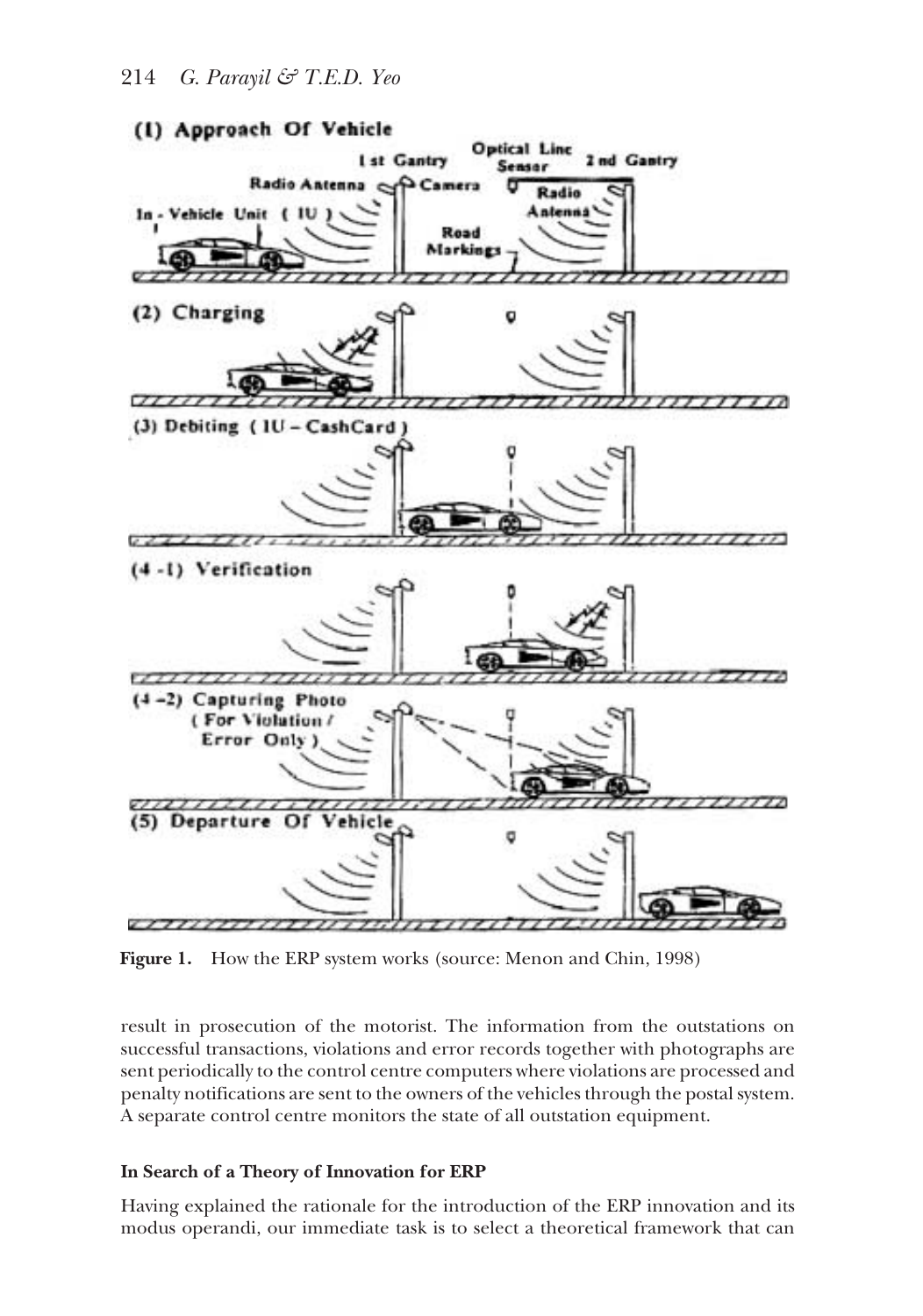serve as a conceptual tool to analyse the mode of implementation and diffusion of the innovation. A suitable theory should provide a methodological template to simplify the complex system into its constituent parts. It should also take into consideration all relevant actors, be it road users, government planners or the technological hardware involved. The framework must offer the apparatus for us to explore the seamless nexus of humans and technology in a structured and analytical manner. There are possibly several models for analysing the development and diffusion of technological systems like the ERP, such as the Actor– Network Theory (ANT), the Large Technological Systems Theory,  $21$  the Diffusion of Innovation Theory (DoIT)<sup>22</sup> and so on. These theories do allow us to examine the interaction between agency and structure in the evolving socio-technological system. However, only ANT allows us to bring in the agency of non-human elements in the innovation network, whereas others refer only to the human agents. It does not hold that we should equate the agency of non-humans with humans, just that looking at the problems of material structures without bringing in human agents help us better understand their embeddedness in the sociotechnological matrix.

Although DoIT follows mainstream sociological thinking on structure and agency, ANT works as a seamless web of all the heterogeneous actors without bifurcating them into a technological foreground of material artefacts to be analysed within the social milieu of the various ubiquitous actors and their institutions in the background. That is, there is no such thing as a separate society (made up of human agents and their institutions) to be analysed to explain the workings of the artefacts through an indirect attribution of their agency through their inventors, designers, owners and other 'stakeholders'.23

ANT describes how various actors with particular interests and capabilities are enrolled into the innovation network. $24^{4}$ The process of enrolment involves the mechanisms of simplification and juxtaposition of the heterogeneous elements. Simplification is the act of reduction of association on the part of an actor (for example the agent that wants to introduce an innovation) to a few discrete entities out of an infinite array of entities out there. Juxtaposition is the crucial act of positioning an actor next to another actor such that collective and individual objectives are met and the network could be stabilised. Actors will be enrolled to construct common definitions and meanings, define representativeness, and co-opt each other in the pursuit of individual or collective objectives. The actor–network is simultaneously an actor whose activity is networking heterogeneous elements as well as a network that is able to redefine and transform what it is made of.<sup>25</sup> ANT suggests how technology is shaped by human engineers, market forces, cultural trends, consumer preferences, needs and demands. This presents an in-depth perspective to the relationship between human actors and their non-human counterparts. The ANT model of innovation is applicable to successful as well as failed cases of innovation. However, ANT does have limitations as we will discuss in detail later.

The application of ANT involves the enrolment of actors with interests in the network. First, there is a need to have a detailed understanding of the innovation and how it is intended to work. Second, the network is simplified into the human and non-human actors involved. Finally, the interests of the actors in the network will be co-opted and their interests aligned with those of the focal actor. We shall next apply ANT to the ERP system to assess its applicability.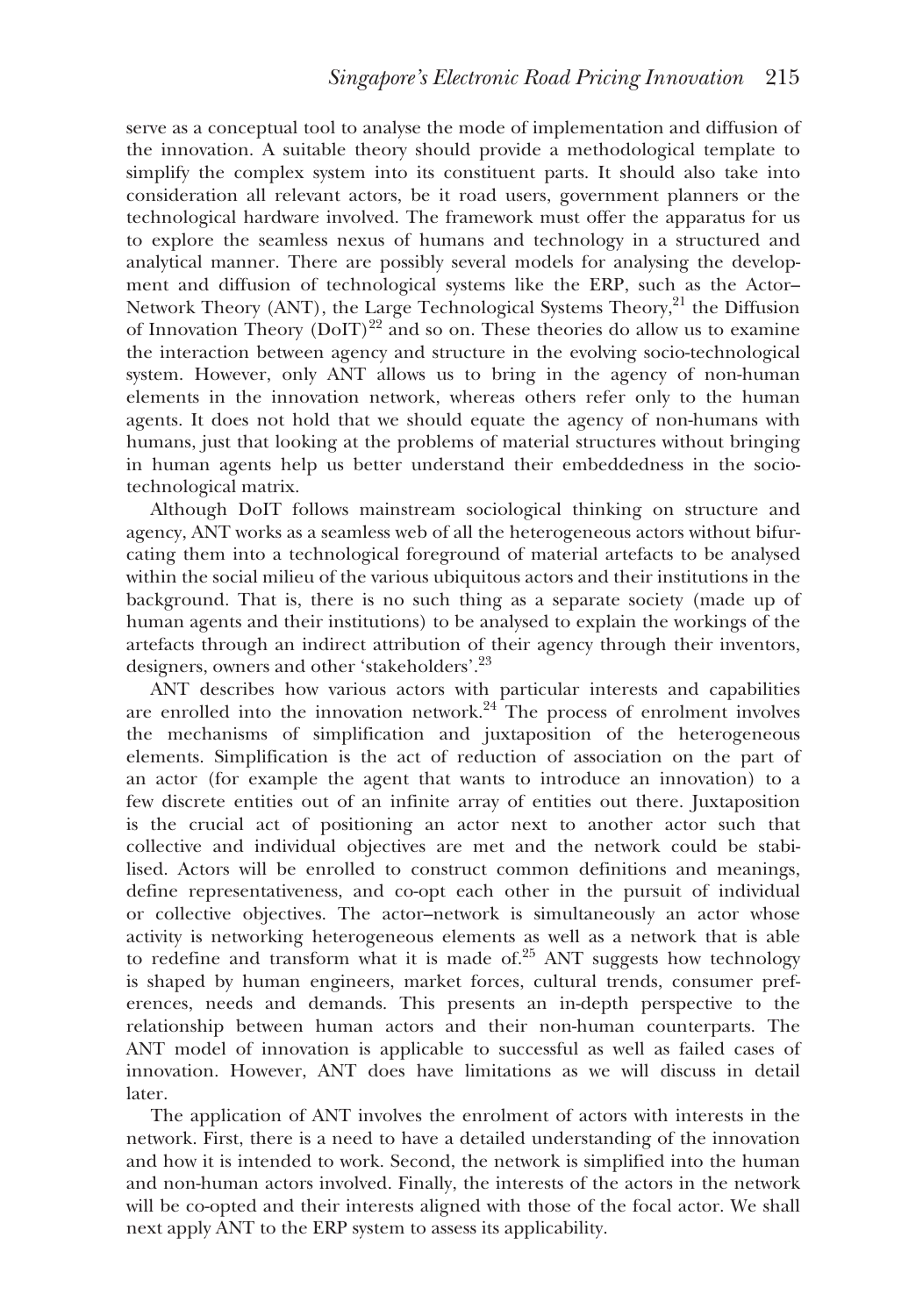## **Application of the Actor Network Theory**

As mentioned earlier, actors comprise both human and non-human entities that may have their individual objectives and strategic interests. These interests may encourage or constrain the technology. These interests, in turn, transform technological innovation as a dynamic process. Numerous actors make up a network of interests which becomes stable once they are aligned to the technology. This alignment is achieved not only through the enrolment of actors into the network but also through the translation of interests. It would involve, in a semiotic sense, actors acquiring attributes as a result of their relations with each other and aligning their common interests.26 Here, we have identified and simplified the actors of the ERP network as ERP gantries, cash cards, control centres, IUs, vehicles, motorists and authorities. We shall study the alignment of their interests and their association with other actors in the network.

## *ERP Gantries*

Through the simplification process in ANT, we reduce the various machines, antennae, cameras, sensors and the central computer into a black box called 'ERP gantries'. ERP gantries form the centre core of the network. When the LTA first wanted to implement electronic road pricing, they needed a system that could work with the local conditions and could be customised to fit their own requirements. As such, the enrolment process took place in the form of a tender, which lasted two years, during which three short-listed contenders were paid S\$1.5 million each to design a workable sample on an actual stretch of road in Singapore. Substantial testing with real life conditions were carried out for months to ensure that the interests of the other actors were aligned with the ERP gantries. In other words, other actors had to work without conflict with the ERP gantries. For example, the IUs had to be able to communicate with the ERP gantries while the control centres had to be able to receive signals from them.

## *Control Centres*

It would not be accurate to assume that the control centres, despite the name, are the brains of the system. Most of the logic work is executed independently at the ERP gantries. The control centres function as storage and monitoring devices for the ERP gantries. However, the role of control centres in the network cannot be discounted. Control centres play an important part in the enrolment process by ensuring that the system functions properly. In doing so, control centres themselves are aligned to the ERP gantries and check whether the ERP gantries are internally aligned.

## *Cash Card*

The cash card is closely associated with the vehicle, IU and the motorists. Its relation to the network is not limited to being the mode of payment. The wider purpose of the choice of cash card as the mode of payment was part of the government's drive to introduce a cashless society with the use of the cash card as electronic wallets. An active system, which requires the use of the cash card for payments, was considered as a convenient vehicle for the widespread use of the cash card to take off.27 The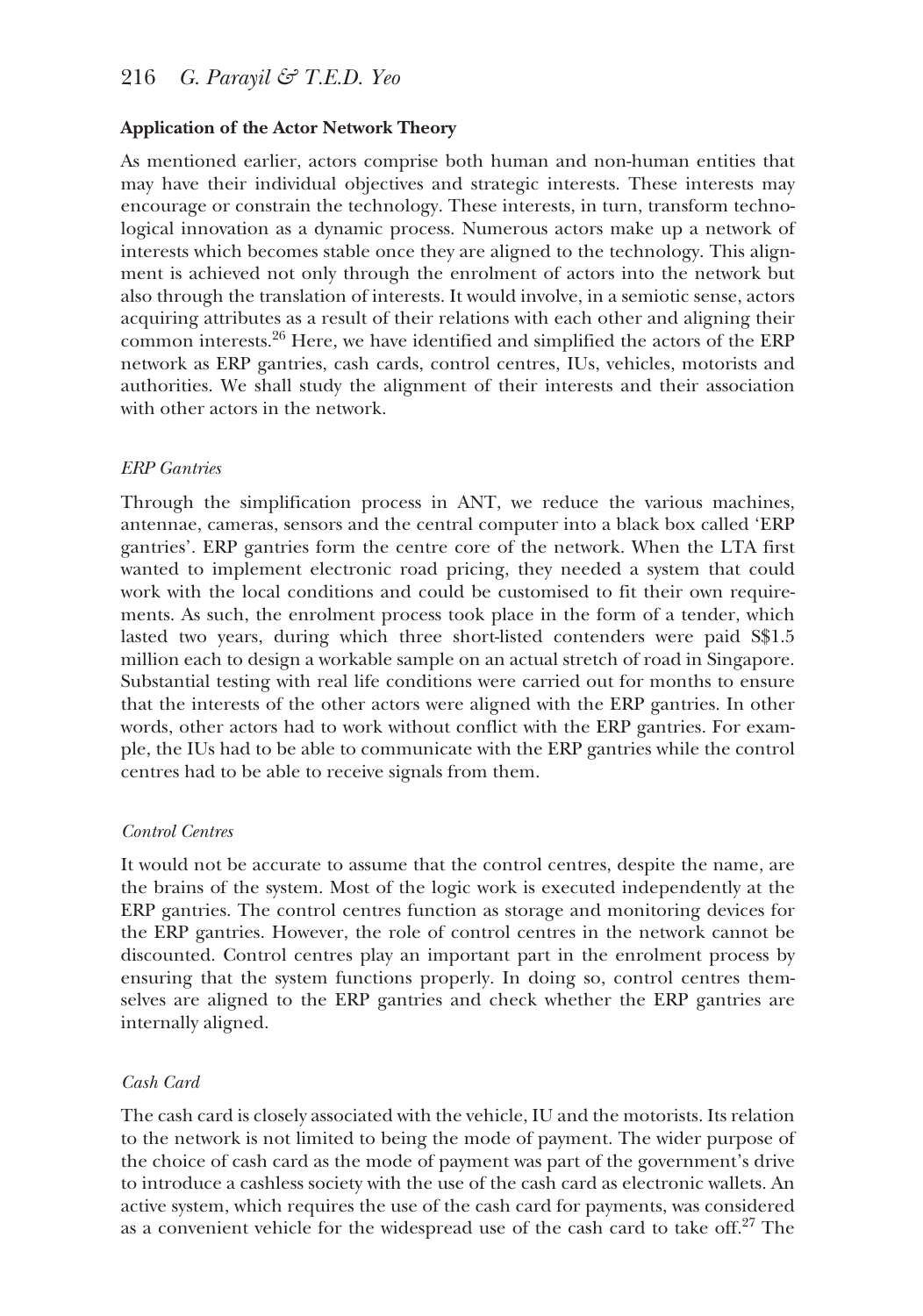alternative was a passive system in which all transactions would be accumulated and motorists would be billed at the end of the month. To enrol and align the cash card with the vehicle, special heat-withstanding plastic had to be used to ensure that the cash card would not melt after a few hours in a vehicle under the hot sun. Motorists would have to top up the cash card when its balance ran low.

## *In-Vehicle Unit (IU)*

The IU plays the important role of communicating signals between the vehicle and the ERP gantries. It also displays and informs motorists of any errors and the balance of the cash cards. Hence it is important that the IU is properly affixed in the vehicle. In passenger cars, it is attached to the extreme right of the vehicle as that position provides a level of safety for viewing the display and convenience. This helps to align the IU with the interests of the motorists, given that most drivers are right-handed. As the IU requires power to be drawn from the vehicle battery, special modifications had to be made to all vehicles to ensure this process was smoothly executed. A potential conflict may arise if the vehicle windscreen interferes with the ability of the IU to communicate with the ERP gantries. Vehicle providers served the important role of aligning the IU by fixing and testing it.

## *Vehicles*

Technical considerations of the vehicle to align it with the network included the proper fitting of the IU, the re-wiring of the battery to power the IU, compliance of the vehicle windscreen to facilitate radio frequency communication between the IU and the ERP gantries. The vehicle element would also include vehicle providers such as public bus and taxi companies, vehicle mechanics and car distributors to be enrolled to participate in the implementation process of the ERP. Their involvement in the network was mainly to install the IU in their vehicles.

## *Motorists*

To ensure full-compliance, all 680,000 vehicles in Singapore at the time of implementation were issued with free IUs with free installation at their own preferred workshops. Notices to all existing vehicle owners were dispatched way before the implementation of the system to ensure that car owners had sufficient time to install their IUs. All new vehicles were automatically fitted with an IU by the vehicle providers. Motorists were also required to purchase and maintain the balance in the cash card. The simplification process would have also included taxi drivers and drivers who do not own vehicles. A massive publicity drive was conducted by the authorities to educate the general public about the implementation of the ERP. However, actors left out of this network but affected by the ERP include general commuters who stand to benefit if the ERP is successful in reducing traffic congestion as well as business owners who stand to lose if the ERP set up near their outlets deters motorists from shopping or conducting in-person business transactions there.

## *Authorities*

The authorities include everyone from the engineers to policy makers from the LTA, which is the focal actor node of this network. Their decision directly affects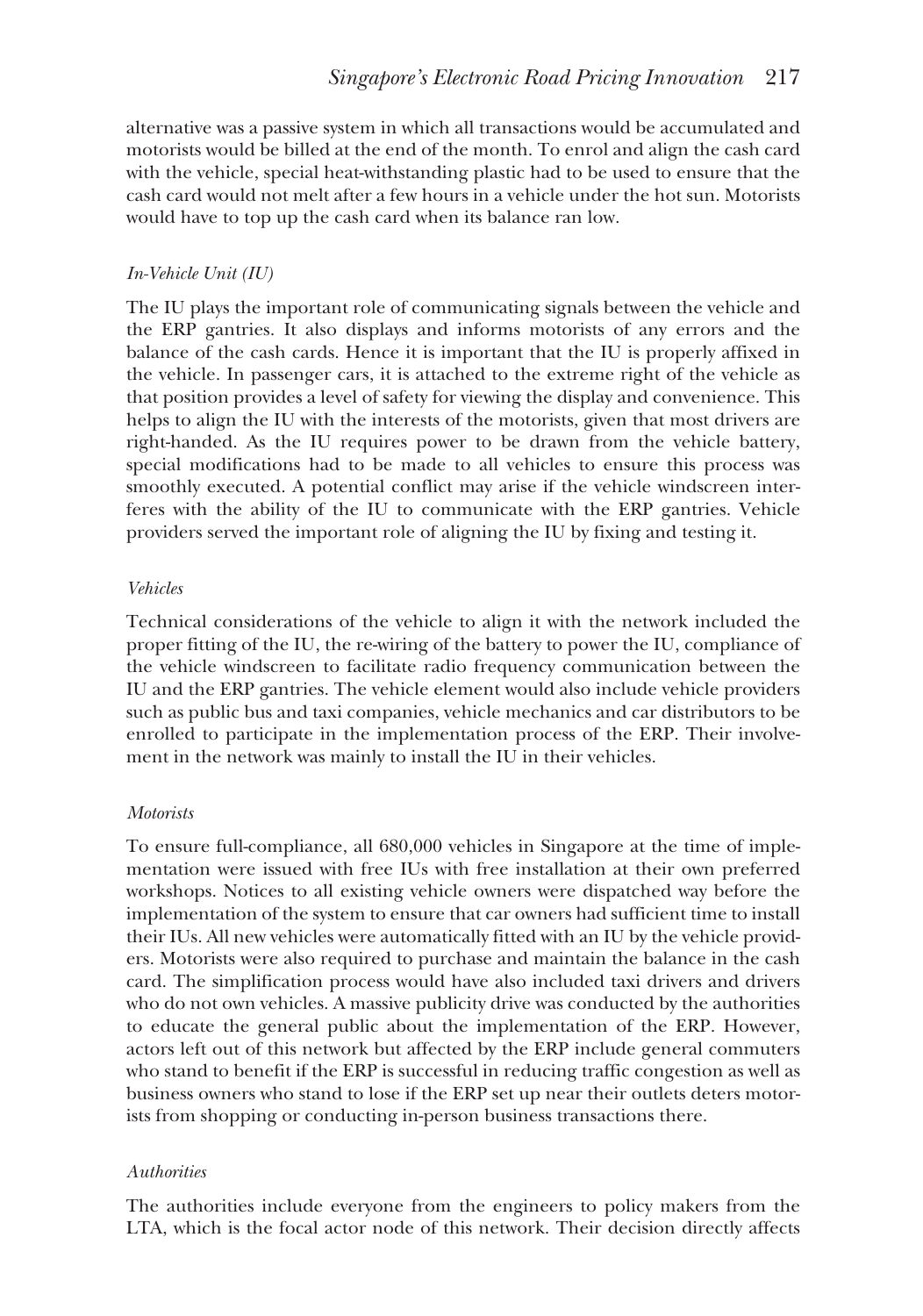

**Figure 2.** ERP system

all other actors in the network. They are responsible for coming out with ways to ensure that the interests of all the elements are aligned with theirs. As they enjoy unchallenged power in Singapore, often their interests and objectives override all other actors in the network. Nevertheless, they should constantly seek feedback from road users to ensure that the latter's interests and concerns are addressed so that resistance and conflicts could be minimised.

The important structural elements of the ERP system are presented in Figure 2. The actor–network of the ERP innovation system is presented in Figure 3. An important and powerful node in the network is the LTA. What we have sketched here is only a simplified actor–network. Each of the three major structural entities here would have numerous other actors connected to them. They could also be part of other networks independently of the ERP network. They act, through the process of simplification and juxtaposition, as the three most significant nodes of the ERP actor–network.

## **Structure and Agency in the ERP System of Innovation**

The ANT has a particular ability to provide a structured platform to investigate why an innovation works or fails. But the important issue is, is it a tool for problem solving or merely an illustrative device? Either way, it does not really matter. By serving as a template to analyse the implementation of an innovation, it has served its purpose. In the ERP network, we observed that the choice of technology and method of payment are most likely to affect the synchrony of actors. In this sense, ANT as a template is extremely flexible in handling any system or technology involved.



**Figure 3.** ERP actor–network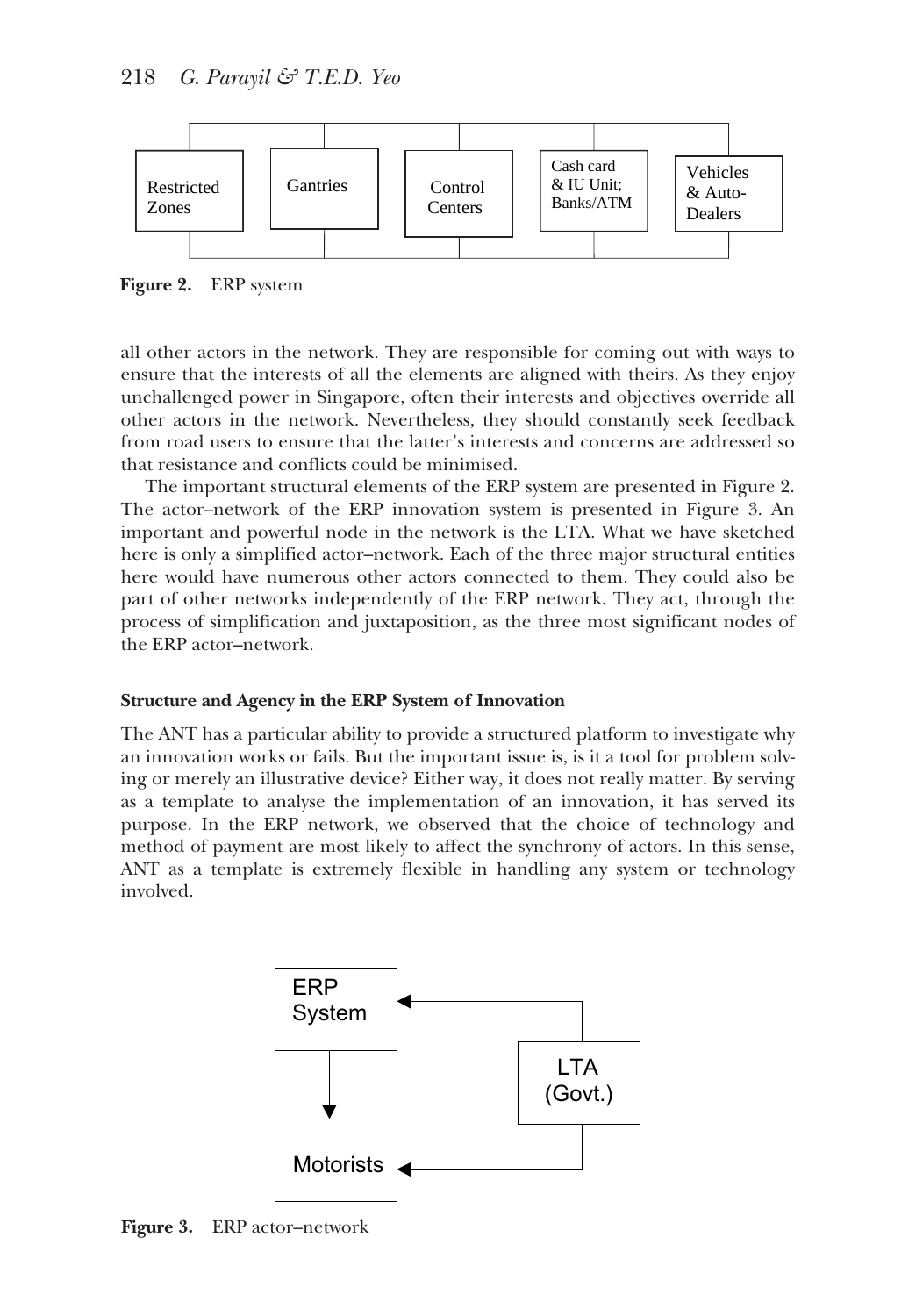Nevertheless, there are two major weaknesses of ANT illustrated in the analysis of the ERP innovation's implementation. First, ANT pays scant attention to larger social implications and externalities of the innovation. In the enrolment process, spill-over effects of the ERP innovation, whether intended or not, arise. They are not adequately dealt with by ANT because ANT fails to recognise these actors as they are not directly related to the network. Similarly, it is not the intended purpose of the ANT framework to take all pertinent social issues into consideration except when they are involved as part of the juxtaposition process. Most of the externalities are treated as social issues not directly related or considered unintended effects of ANT. We have identified seven such externalities.

1. ANT fails to take into consideration the 'quality of life' as a result of the ERP innovation. The 'quality of life' in urban areas depends on the ability of people to do what they desire. This often involves moving from one location to another to partake in various activities. An efficient transport system is a vital asset for fuelling social and culture life. To damage or restrain it may threaten the continuity of the social system and severely harm the very notion of citizenship and the sense of belonging to a community. Hence we see that the automobile, and the supporting transport system, provides the flexibility needed to meet this desire for freedom, while the 'level of service' provided to the traffic system is integral to economic performance and individual satisfaction. The key word is accessibility in its wider sense, ensuring that people have the opportunity to access spaces and services under safe, convenient, and comfortable conditions.28

In Singapore, the rationale for road regulation is not focused on the 'quality of life', though it is one of the objectives. But the focus is, largely, on economic factors. According to the LTA, its 'mission is to provide Singaporeans with a World Class transport system … it is important that we succeed because a high standard of transport enhances the quality of life, is good for economic growth and helps us maintain our competitive edge'.<sup>29</sup> Hence transport policies in Singapore have to be viewed on its wider economic perspectives and implications. Transport has a cost, which must be met. Accessibility to the road network has become a scarce resource. At the same time, congestion, pollution, energy consumption, and noise intrusion are important issues in all countries. These negative externalities create social costs. These costs can be met indirectly through taxes and charges on vehicles, fuels or the community. It can also be met directly through charging for the use of the transport system. This direct charging approach must view the provision of transport as a 'service' which can be charged for and is not to be treated as a public good. Direct charging has gained acceptance amongst many transport professionals, however, the general public still perceives the provision of road services as a right and direct charging as reducing the 'level of service' of the road system.<sup>30</sup>

2. As ANT is focused on its contextual system within which it operates, other actors that may be indirectly related are not taken into account. One of the positive spill-over effects of the ERP innovation is its diffusion. Over the past six years, we have observed the diffusion of the technologies involved in the ERP system. There was an increased level of acceptance of the cash card which the government wishes to promote as part of its vision of a so-called cashless society. Many car parks, public libraries and retail shops began to adopt the use of the cash card, some even replacing manual cash collection completely. Even car parks with automated systems are abandoning their traditional car parking tickets with the cash card. Motorists need only insert their cash card into readers located at the entry and exit points of the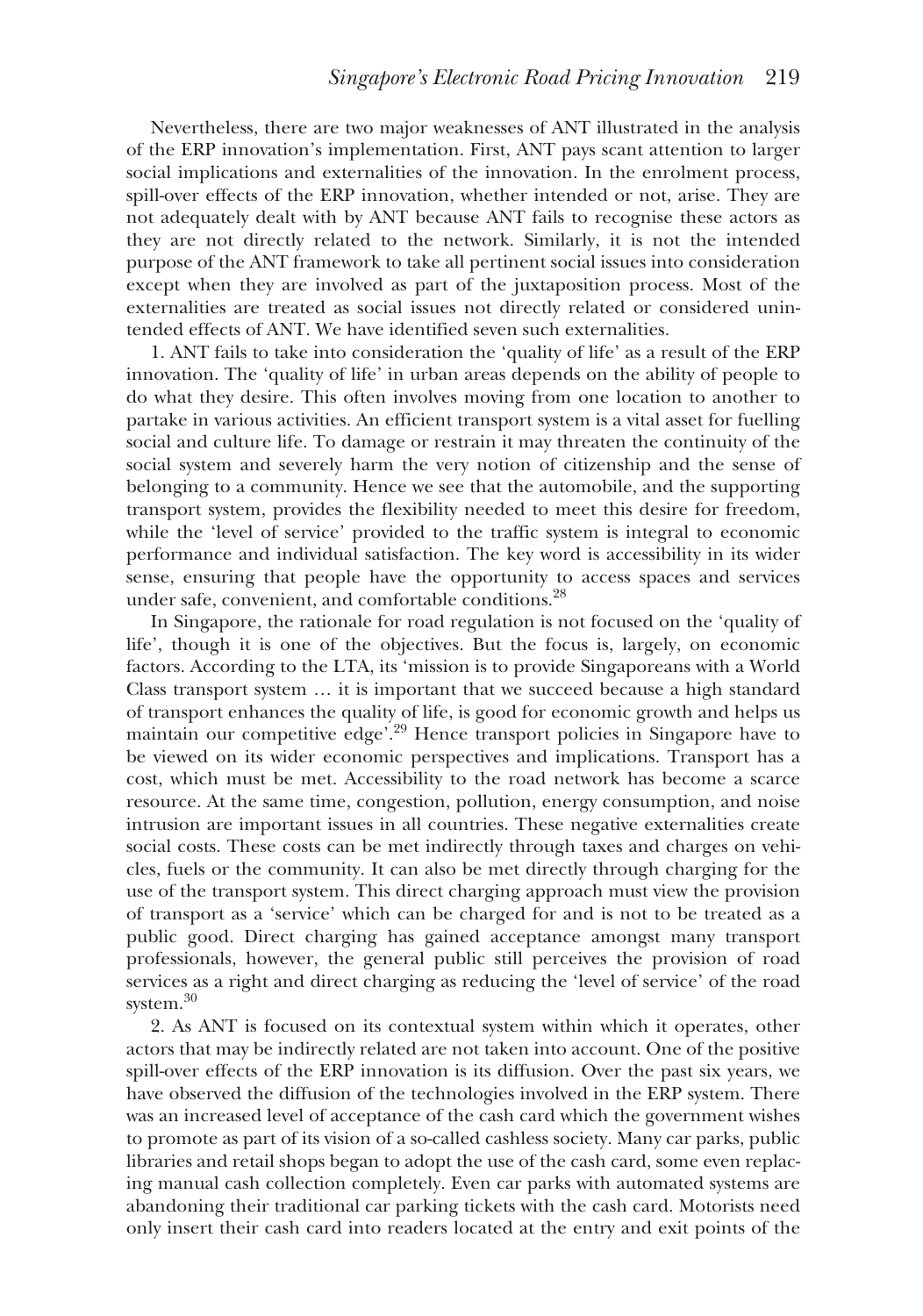car park. This saves motorists the need to queue at payment machines or counters prior to leaving the car park.

In recent years, the diffusion has taken a step further with the emergence of an ERP style system in the car parks. Instead of winding down their car windows to insert their cash cards at entry and exit points, motorists need only insert the cash card into the IU as they would in the ERP system. The overhead sensors installed at the entry and exit points of the car park mimic the ERP gantries and automatically detect and deduct the appropriate parking fee from the cash card via the IU. This helps to reduce the time taken to enter and leave the car park. Not only does this make the driving experience in the car park more pleasurable for motorists, it is also a boon for heavily used car parks. Such an ERP style parking system most definitely places Singapore car parks at the forefront of innovations in merging IT with transportation systems.

3. The ability of the ERP gantries to track the movement of individual vehicles also means a loss of privacy for motorists who may be concerned that their personal space and privacy is further reduced. At the same time, this increases the surveillance capabilities of the government and gives greater control over the public.

4. The use of cash cards as the mode of payment in the ERP system has resulted in several motorists leaving their cash cards almost permanently inserted in the IU. This has led to a rise in car vandalism as the unattended cash cards entice the notso-savvy burglars to smash the windscreen of vehicles just to make a large enough opening to steal the cash cards left in the IUs.<sup>31</sup>

5. The need to constantly top-up the balance of the cash card has led to much inconvenience to motorists. Motorists who are very busy tend to forget to top up their cash card and end up paying a fine when they have insufficient balance when passing through the ERP zones. The same problem arises when motorists who have low balances in their cash cards enter the ERP system without topping up as they have no idea of the prevailing ERP charges. Motorists are also reluctant to keep large amounts on their cash card as they have no recourse should it be stolen or lost and the balance in the cash card is not interest bearing. This points to a limitation of the ERP system and presents an irreconcilable misalignment of interests as the existing system does not readily have a solution to this problem.

One possible solution is to integrate or link the cash card with personal ATM cards and protect its use through a pin number or biometrics.<sup>32</sup> IUs can be upgraded to support pin number entry or biometric recognition such as thumb prints. This removes the need to constantly top up the cash card as ERP charges are directly deducted from the motorist's bank account. Motorists also need not worry about the theft of their cash cards as they would be useless without pin or biometric verification.

6. Certain models of cars are not approved for use in Singapore as a result of their glare-reducing windscreens which affect the radio communication between the IU and ERP gantries. To solve this problem, IUs have to be repositioned or the windscreens would have to be modified to leave a small area just above the IU without the glare-reducing material. Approval from the LTA is required to reposition the IUs or to import such windscreens. This invariably inconveniences motorists and car importers and limits the choices of the former when purchasing a car.

7. Under the ERP scheme, payment is made for each entry into the restricted zone. Under the old manual system, the area licence gave unlimited entries and reentries. As a result, most motorists would end up paying more with ERP. The answer by the authorities was that the ERP results the maxim of paying for the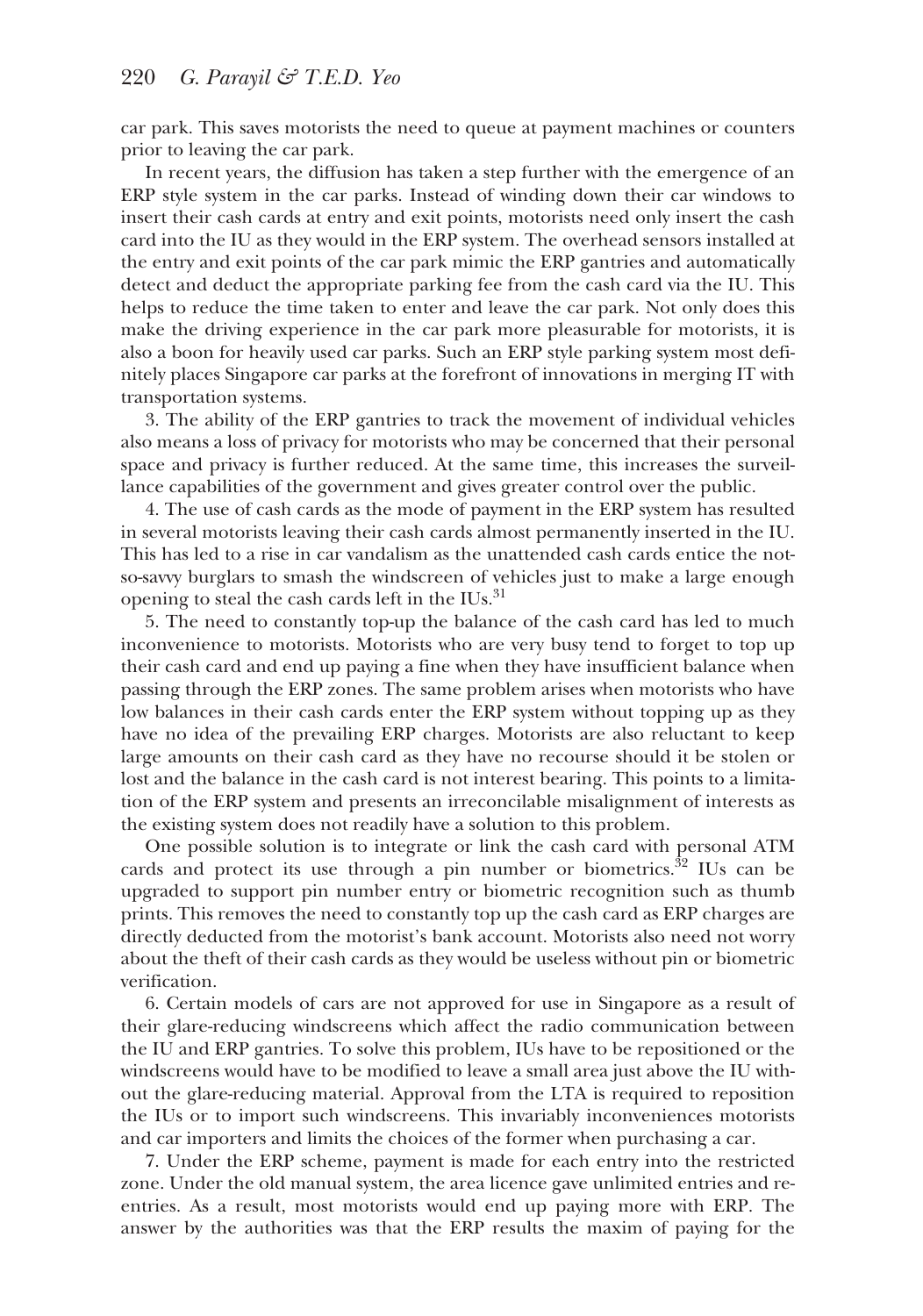actual use of the road. They also claim that the majority of motorists under the old manual pricing system use the area licence only once a day, with an average of 1.4 trips per licence. Taxi drivers are most likely to be affected as they make an average of four trips per licence. Now under the ERP, charges would have to be borne by the passengers and taxi drivers are less likely to enter the restricted zone without any passengers. This has resulted in fewer taxis available for hire in the restricted zone despite the large number of taxis in Singapore. Re-entry payment has also increased business costs for delivery companies and business owners in the downtown area.

An important weakness of ANT is the treatment of differential power between actors in the network.33 While the ANT explains the structure of the network and the relations of the elements, its inadequacy shows when it comes to the disparity in power among the actors. Although ANT suggests that each element or actor in the network affects every other element, it does not properly account for the way some elements such as the focal actor (LTA) affect other elements in greater ways. And because each actor has its own individual interests and differential power, this may lead to resistance and threaten the breakdown of the network. In transport matters, despite the state's overwhelming power, other actors also play an important role. Not all actors participate in all the discussions, and when they do, they seldom have equal leverage.<sup>34</sup>

We observe a parallel situation with the characteristics of conflict and struggle of large concerns (such as big corporations, public agencies) that orient scientific research as well as define and control the application of technology vis-à-vis consumers.<sup>35</sup> While meeting most of the demands of the general public, technocrats (comprising government bureaucrats and engineers) make almost all of the decisions without the consultation of the public. They tend to pay lip service to user or consumer feedback, as they often are slow to make changes and even would only change certain elements within a pre-conceived boundary. This means that they already have fixed mindsets, only willing to change non-essential elements instead of engaging the public prior to the implementation. In this way, the actor–network is bound to harbour some misalignment. Depending on the nature and extent of these potential conflicts, they may threaten the successful implementation of the innovation.

Given the impact of ERP on the actors in the network, resistance is bound to arise when they are not given adequate power and made a stakeholder in the policy-making process leading to the development and diffusion of the innovation or at least a chance to have their concerns addressed. The ERP has been implemented for almost five years and despite this relatively long period of time, there still appear some cracks within the system. While the LTA and relevant authorities would like to hail the ERP system as a complete success, there is still a lot of unhappiness and problems, which have not been addressed and remain unsolved.

Any resistance towards the ERP would almost certainly have resulted in violation or the flouting of the law since ERP is legally enforced and compulsory for all users of the road. Though the common violations of the ERP system, such as failing to insert the cash card properly or insufficient cash card balance, may be the result of carelessness, it shows the degree of reluctance or lack of eagerness among motorists in co-operating with the system. However, such resistance was statistically insignificant. According to statistics provided by the LTA, $36$  there were about 5.0 violations per 1,000 transactions in October 2002, out of which, the number of 'no cash card' violations was 22,817 (73%) and the number of 'insufficient balance in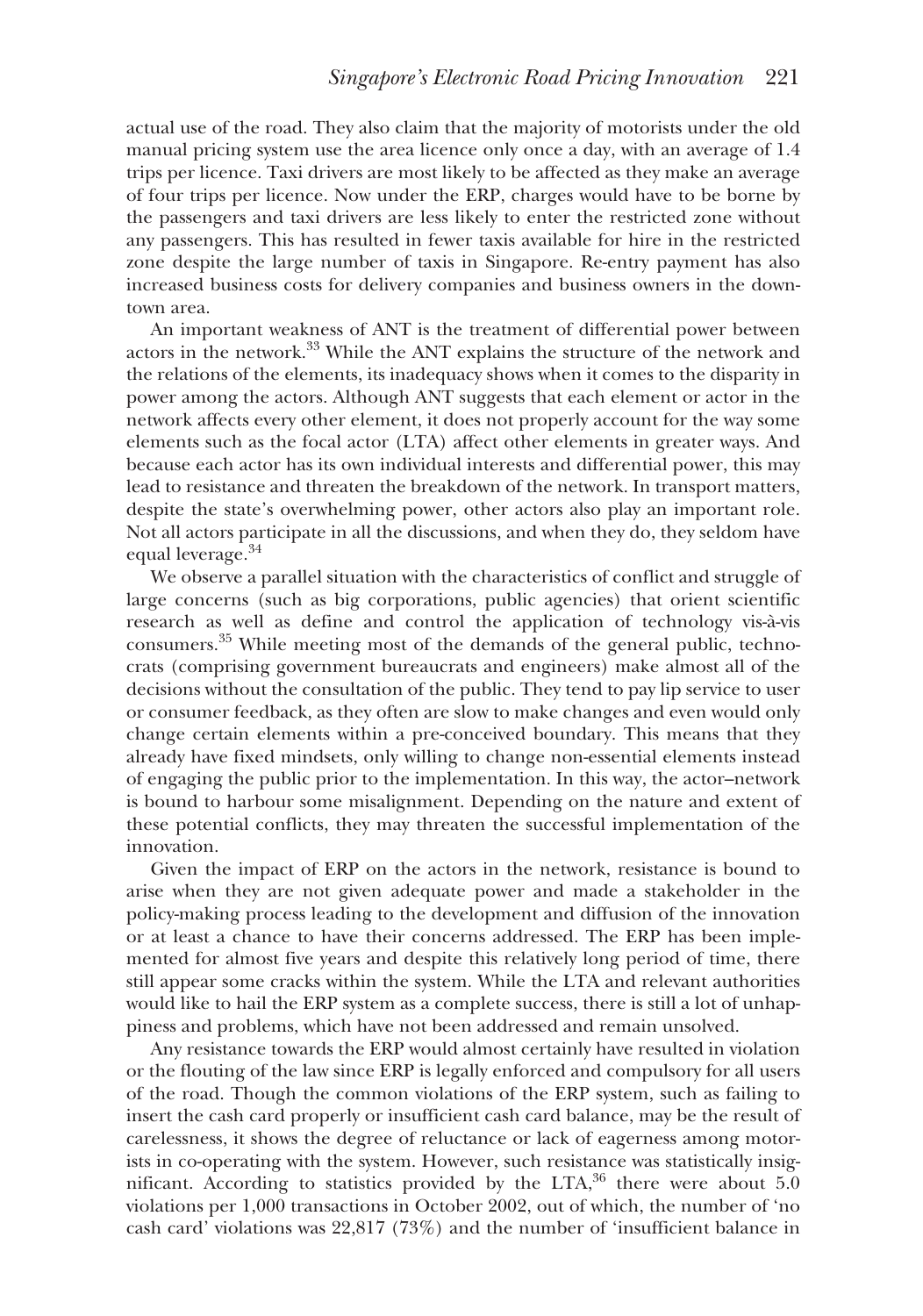cash card' violations was 8,528 (27%). This contrasts with the figures in September 1998 where there was an average of 3.8 violations per 1,000 transactions, of which, the number of 'no cash card' violations was 20,511 (93%) and the number of 'insufficient balance in cash card' violations was 1,462 (7%).

A more visible resistance towards the ERP is seen when motorists deliberately park their vehicles (often illegally) just outside the ERP gantries minutes before the charging period ends or enter the exit of the restricted zone against the flow of traffic. Cases of vehicles caught parking in front of the ERP gantries to stall for time are sporadic and the number is small—about 5–10 per day. Other forms of expressed resistance can be seen from the letters to the editor's forum in the dominant local newspaper, *The Straits Times.* Motorists use this column to express their displeasure with the ERP system (this is the only legal means of 'protest' in Singapore). In the tightly controlled political space of Singapore, these protest letters are to be seen as technological mediation shaping society. However, perhaps the most significant resistance to the ERP system is when motorists do not switch routes to avoid heavily congested roads despite the hefty ERP charges—which render the ERP system ineffective.

## **Conclusion**

The ERP system in Singapore has been operating relatively smoothly and successfully since its implementation in 1998. In October 2002, system availability for ERP gantries was almost perfect at 99.9%. From our analysis as outlined in this paper, we propose that the following factors have contributed to the successful implementation.

- 1. The process of enrolment was relatively thorough, although some actors in the network took several years to enrol fully. The changeover from the manual system was also carefully planned and efficiently executed.
- 2. The quick adoption of the ERP was made possible due to the imbalance of power between the heterogeneous elements within the network. The firm leadership from a strong and determined focal actor, the Land Transport Authority, was instrumental. During a study trip to Japan, we found that the Electronic Toll Card (ETC) in Japan (which is not mandatory) was not popular among Japanese motorists. Most of them preferred to pay cash instead. Differential power may directly affect the take up and implementation of an innovation.
- 3. Like most innovations, success usually follows when the actual benefits of the innovation outweigh the switching costs. For the ERP, this new automated system is more convenient than the manual system it replaced. Hence resistance to the innovation appears to be minimal.
- 4. There were many controllable and predictable factors in the ERP innovation. The network mainly involves the interaction of machines: the ERP gantries and the IUs. The role of human actors is mainly to facilitate the process by topping up the cash card and remembering to insert it properly. As humans are more complex and harder to predict or control, their minimal involvement is likely to translate into fewer problems. This contrasts with the people-intensive EZ-Link system.<sup>37</sup>
- 5. The social context in Singapore may have favoured the innovation. In Singapore society, a car is usually considered a luxury item and a status symbol. The city state has one of the best public transportation systems in the world.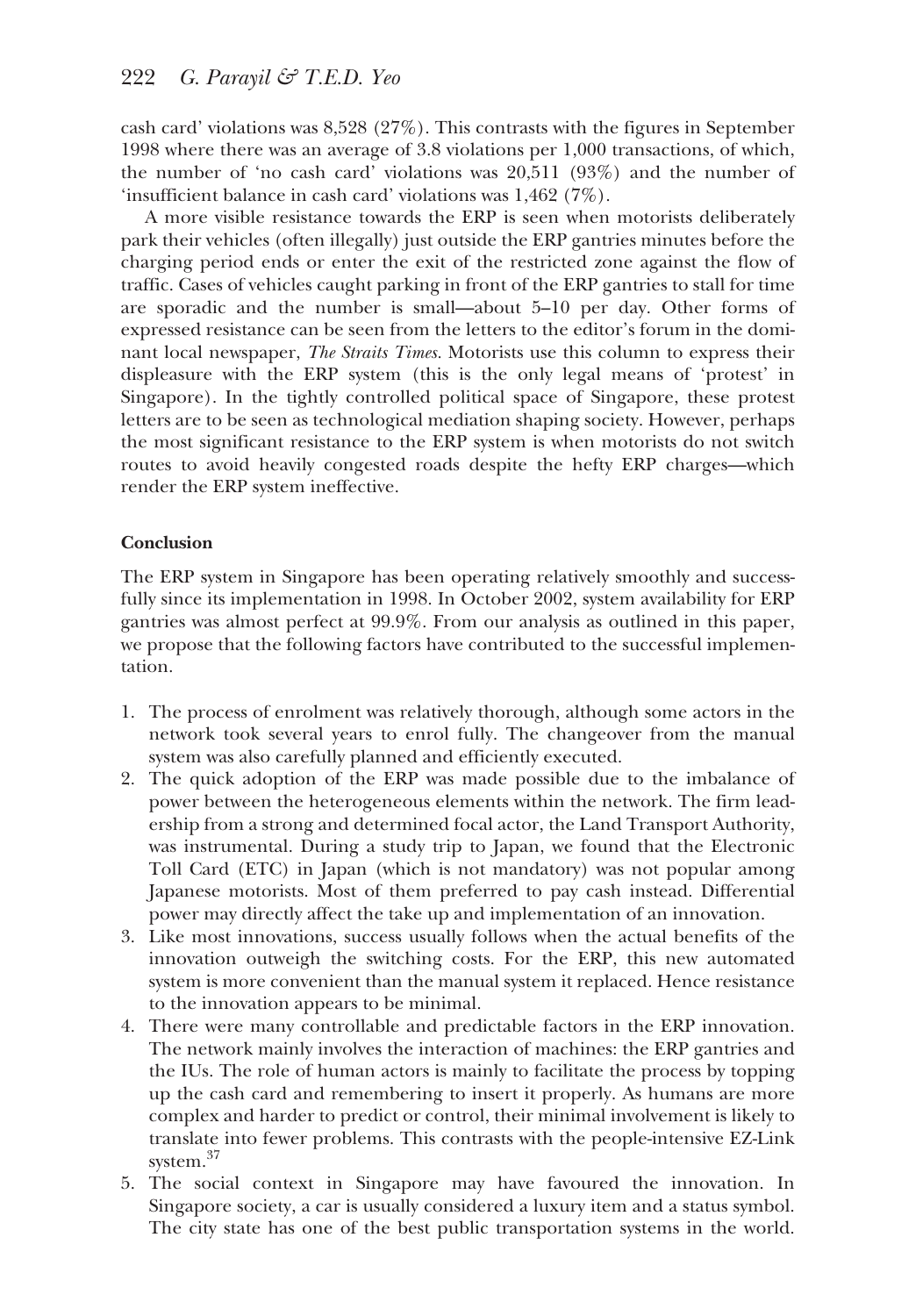Singapore also has an extensive array of taxi services at affordable rates. As such, many motorists who go for private cars do so not out of necessity but for comfort and prestige and are also able to afford the ERP charges. They are also less likely to resist the system on purely monetary factors.

Nevertheless, we reserve judgement as to whether the ERP has met its original objective of regulating road use as the system, despite having been around for five years, is still evolving.

As with the original social objectives behind the introduction of an electric car spearheaded by the engineers of Electricite de France (EDF) in the early 1970s,<sup>38</sup> the introduction of the ERP in 1998 is intended to herald a possible change in the social morphology of Singapore. It is likely that not many Singaporeans see it in that light. The ERP, if successful, would transform the way commuters perceive the use of public roads.<sup>39</sup> Once free for all who possess the necessary licences, insurance and a vehicle, roads in Singapore will be transformed into a pay-per-use facility. This differs from the traditional toll booths in other countries where their sole purpose is to recover the cost of infrastructure investment.<sup>40</sup>

Already in the pipelines are plans to introduce ERP gantries to more roads, widen the restricted zone and even erect restricted zones within existing restricted areas. There is even a plan to eventually replace the entire ERP with a global positioning system (GPS) to track and charge road usage through satellite monitors. Such moves have serious social and economic consequences because they affect the medium that facilitates the execution of citizens' daily social and economic activities, and their 'quality of life'. This is not to mention the serious infringement on privacy, civil rights and personal autonomy of motorists. GPS-based navigational aid and security devices have already been in use in many countries.<sup>41</sup> These devices, while providing great safety and security for drivers, pose the danger of putting 'Big Brother in the driver's seat'.42

People in Singapore may decide, for example, to relocate their homes or workplace to avoid hefty ERP charges or those economically not well off people who own cars out of necessity may be forced to give up driving completely, which appears to be the objective of the authorities. This kind of social engineering mediated by technological innovation can then cut both ways; while technological devices like automobiles used to give the freedom to move anywhere as one wished, a conscious decision not to own it may reinstate that freedom for an entirely different reason. Finally, the ERP innovation system should not be seen in isolation as a successful (so far) innovation without juxtaposing it with other technological ventures<sup>43</sup> within the larger social milieu of Singapore, where the instrumental rationality of finding technological solutions to complex socio-economic problems has been the core of its political culture of nation building. Since the political power embedded in the ERP system is biased heavily in favour of the government, many Singaporeans may see it as yet another attempt on the part of the state to manage their lives.

#### **Notes and References**

- 1. A. Lee, 'London to expand its road pricing area', *The Straights Times*, Singapore, 13 August 2004, p. 14.
- 2. A. P. G. Menon, 'ERP in Singapore—a perspective one year on', *TEC*, February 2000, pp. 40– 5. London's system is only partially automatic compared to Singapore's fully automated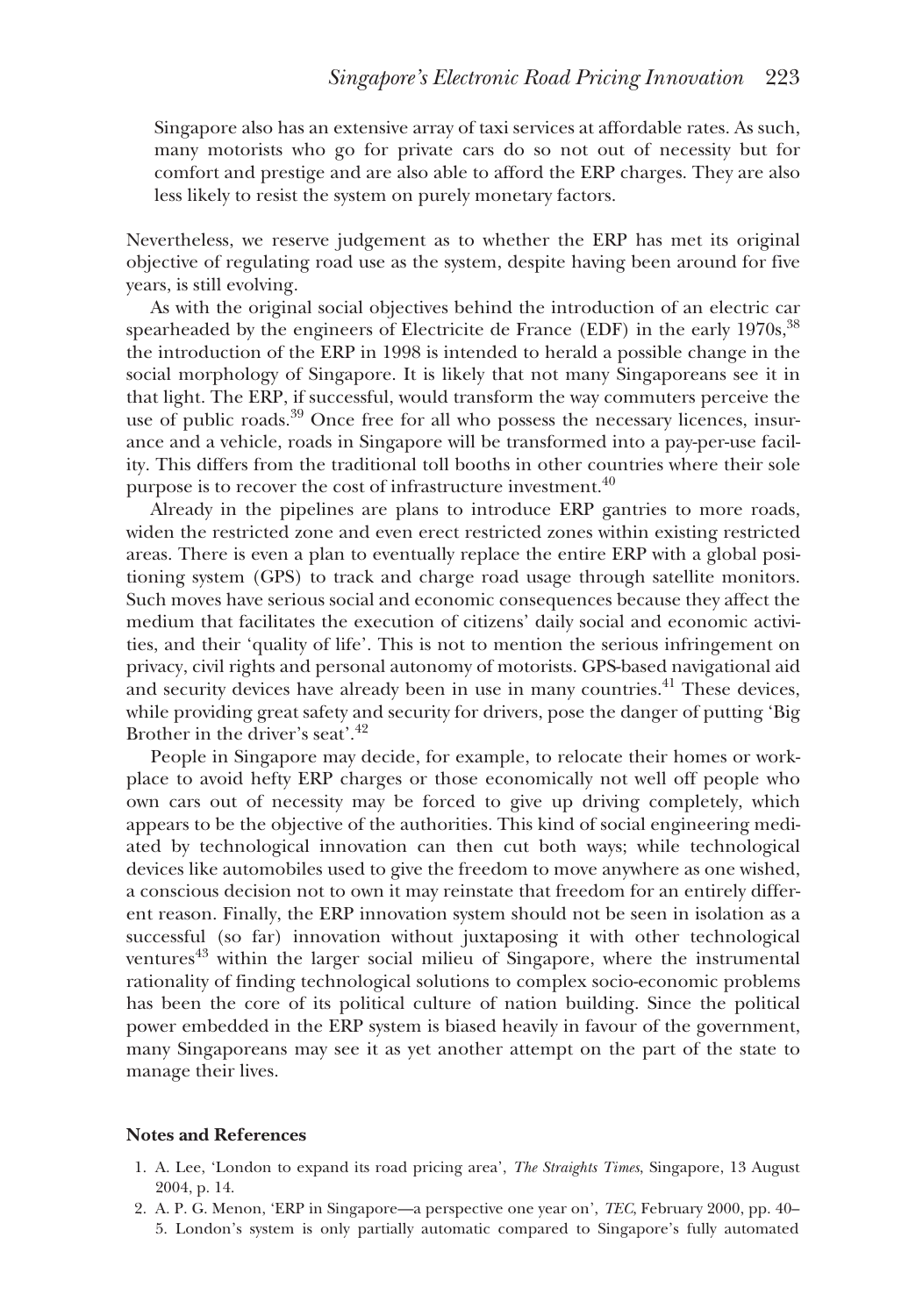electronic road pricing system. In the case of London, camera's mounted at the entrance of the city centre roads read the license plate numbers of vehicles and the optical reader sends the message to a centralised computer system, which then sends the toll charge to the motorists by post.

- 3. Actor–network theory or ANT broadly follows the sociology of scientific knowledge (SSK) tradition to explain the social shaping of technological artefacts and systems in that the 'construction' of technology is a social process involving a heterogeneous array of actors (both humans and non-humans). Prominent theoreticians of ANT are B. Latour, *Science in Action: How to Follow Scientists and Engineers Through Society*, Harvard University Press, Cambridge, MA, 1987; B. Latour, 'The Prince for machines as well as for machinations', in B. Elliot (ed.), *Technology and Social Processes*, Edinburgh University Press, Edinburgh, 1988, pp. 20–43; and M. Callon, 'Society in the making: the study of technology as a tool for sociological analysis', in W. E. Bijker, T. P. Hughes and T. Pinch (eds), *The Social Construction of Technological Systems*, MIT Press, Cambridge, 1989, pp. 83–103; M. Callon, 'Actor–network theory the market test', in J. Law and J. Hassard (eds), *Actor Network Theory and After*, Blackwell, Oxford, 1999. Although Latour later distanced himself from ANT, we will follow Callon's interpretation of ANT in this article.
- 4. T. P. Hughes, 'The seamless web: technology, science, etcetera etcetera', *Social Studies of Science*, 16, 1986, pp. 281–92, follows the same constructivist framework to explain technological change.
- 5. This is especially the case because of its rather untenable claim of symmetry in such matters as power among all actors of the network.
- 6. For more on Singapore's ruling ideology based on communitarianism, see B. H. Chua, *Communitarian Ideology and Democracy in Singapore*, Routledge, London, 1995.
- 7. Callon, 1989, *op. cit*.
- 8. D. F. Noble, 'Social choice in machine design: the case of automatically controlled machine tools', in Donald MacKenzie and Judy Wajcman (eds), *The Social Shaping of Technology*, Open University Press, Milton Keynes, 1985, pp. 109–24.
- 9. T. J. Pinch and W. E. Bijker, 'The social construction of facts and artifacts: or how the sociology of science and the sociology of technology might benefit each other', in Bijker *et al*. (eds), *op. cit*., pp. 17–50.
- 10. L. Winner, 'Do artefacts have politics?', in MacKenzie and Wajcman (eds), *op. cit*., pp. 2–25, argues that the power embedded in technological structures could act like legislative tools (laws) because once these structures are erected everyone has to abide by the particular directions to use it or accept its existence as part of their social and physical space. Violations could lead to legal sanctions or physical harm. In rare instances, it so happens that these structures or artefacts are designed by individuals who get around legislative scrutiny and legitimacy by imposing their political ideology (often their prejudices and capricious political beliefs) on society my misusing their professional positions within their organisational settings. Winner shows how a bigoted engineer reinforced racial segregation by designing overpasses on Long Island expressways so low so that buses (which were the only means available for poor blacks) could not reach rich upscale white areas where he lived.
- 11. More than a paradigm shift, this new economic mode is actually a rupture of industrialism and the rise of information capitalism. For more on this argument see, G. Parayil, 'Digital divide and increasing returns: contradictions of informational capitalism', *The Information Society*, 21, 1, 2005, pp. 41–51.
- 12. J. Law, 'Technology and heterogeneous engineering: the case of Portuguese expansion', in Bijker *et al*. (eds), *op. cit*., pp. 111–34.
- 13. *The World Factbook* by the CIA at 〈http://www.cia.gov/cia/publications/factbook/geos/ sn.html〉, accessed on 26 November 2003.
- 14. Roads and expressways are considered public goods, which means they are non-excludable and non-rival. However, unlike other public goods like air, oceans and national defence, roads and highways in these days of neo-liberal economic climate (of deregulation and privatisation) could be excludable and rival good (could be owned or operated privately). But in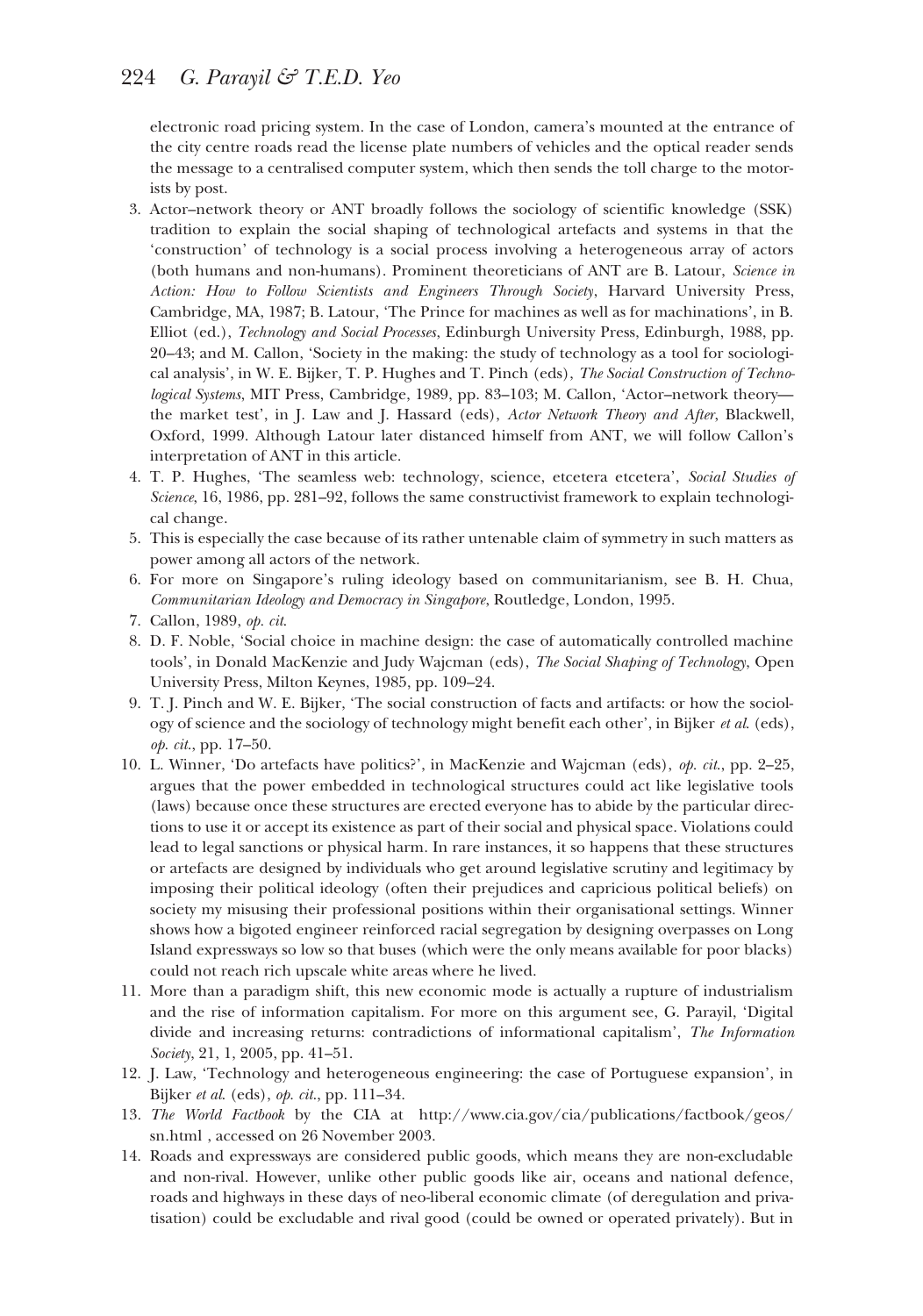most countries (as in Singapore) roads are publicly owned. If left unregulated, roads like other public spaces could lead to over-use and congestion (a variant of the tragedy of the commons situation).

- 15. E. A. Vasconcellos, *Urban Transport, Environment and Equity: The Case for Developing Countries*, Earthscan, London, 2001.
- 16. T. D. Hau, 'Economic fundamentals of road pricing: a diagrammatic approach', Working Paper No. WPS 1070, Transport Division, Infrastructure and Urban Development Department, The World Bank, Washington, DC, 1992. According to Hau, supply-side actions could be restricted by physical space and fiscal constraints.
- 17. LTA (Land Transport Authority), *White Paper on a World Class Land Transport System*, Singapore Land Transport Authority, Singapore, 1996.
- 18. Details of the four systems considered by the LTA are found in A. P. G. Menon and K. K. Chin, 'The masking of Singapore's electronic road pricing system', paper presented at the International Conference on Transportation into the Next Millennium, Centre for Transportation Studies, Nanyang Technological University, 9–11 September 1998.
- 19. This is very similar to the ERP system being used in London.
- 20. The IUs are colour-coded for different types of vehicles because toll charges vary for different types of vehicles. This is also supposed to stop switching of IUs. See Menon and Chin, *op. cit*.
- 21. Thomas Hughes is one the foremost theorists of the large technological systems theory to explain the development and diffusion of such technological systems as electric power systems. See T. P. Hughes, *Networks of Power: Electrification in Western Society, 1880–1930*, Johns Hopkins University Press, Baltimore, 1983; and T. P. Hughes, *Human-built World: How to Think About Technology and Culture*, University of Chicago Press, Chicago, 2004.
- 22. According to Everett Rogers, *Diffusion of Innovations*, 4th edn, The Free Press, New York, 1995, the founder of DoIT, diffusion of innovation is 'the process by which an innovation is communicated through certain channels over time among the members of a social system' (p. 35). While similar to ANT in that it examines how technology is accepted or rejected by groups in society, the focus of DoIT is to answer two critical questions. How do ideas spread among a group of people over time? How can we speed up this process? In doing so, the DoIT model would require the innovation be introduced on a voluntary nature. To give a simple example, it would be rather pointless to measure the rate of diffusion of the traffic light system as an innovation as road users often have little choice but to comply or risk breaking the law. The ERP innovation system is not as extreme a case as the traffic light, as there is a semblance of choice and resistance is available to road users as we show in this paper. DoIT emphasises the communication of innovation as it is diffused rather than its development and implementation. It is inherently concerned with the human actors in the system and does not accord the same attention as ANT would on non-human actors, if at all. A key factor of DoIT is the rate at which an innovation is adopted over time. This makes it less suitable to assess the changeover process of an innovation where time is a constant rather than a variable.
- 23. See Latour, 1988, *op. cit*. ; Callon, 1989, *op. cit*.
- 24. See Callon, 1999, *op. cit*.; Law, *op. cit*.; Law and Hassard, *op. cit*.
- 25. Callon, 1989, 1999, *op. cit*.
- 26. Law, *op. cit*.
- 27. Menon and Chin, *op. cit*.
- 28. Vasconcellos, *op. cit*.
- 29. LTA, *op. cit*.
- 30. W. Young and P. Daly, '"Quality of life", road pricing and the "level of service" of urban roads', paper presented at the International Conference on Transportation into the Next Millennium, Centre for Transportation Studies, Nanyang Technological University, 9–11 September 1998.
- 31. This is unlike in other countries where car burglars break into the cars for stealing stereos or car parts. Cash cards can be used at vending machines and stores to make purchases without the need to key-in personal identification numbers (PIN). See the report, 'CashCard left in car? That's like waving cash at thieves', *The Straits Times*, Singapore, 13 August 2004, p. H2.